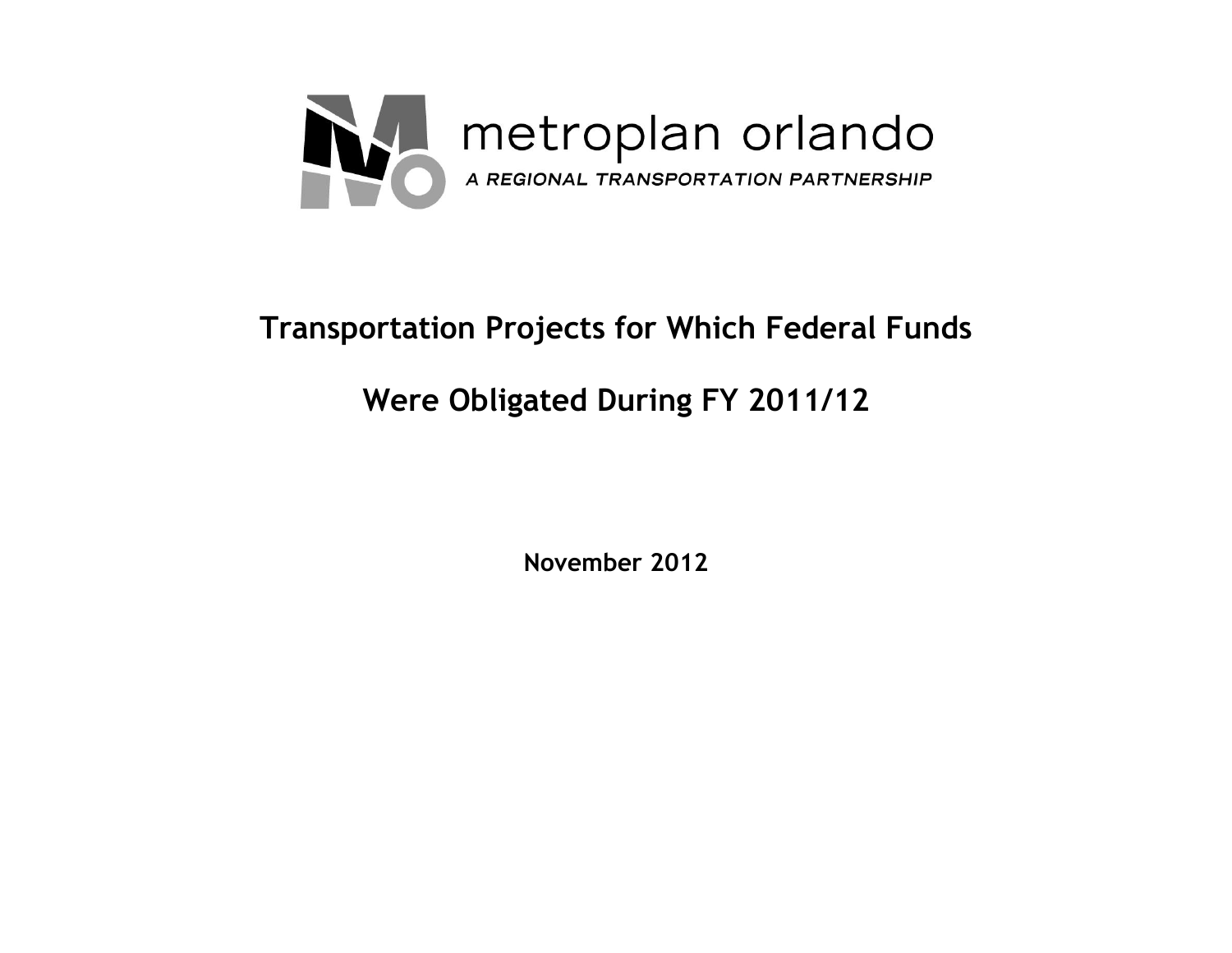#### **Transportation Projects for which Federal Funds Were Obligated During FY 2011/12**

This document contains a list of highway (including bicycle/pedestrian), transit and aviation projects in the MetroPlan Orlando region (Orange, Osceola and Seminole Counties) for which Federal funds were obligated during FY 2011/12. This was prepared in order to meet a Federal requirement for MPO's in the Moving Ahead for Progress in the 21<sup>st</sup> Century (MAP 21) legislation. Section 20005(j)(7)(B) of MAP 21 states:

*"An annual listing of projects, including investments in pedestrian walkways and bicycle transportation facilities, for which Federal funds have been obligated in the preceding year shall be published or otherwise made available by the cooperative effort of the State, transit operator, and metropolitan planning organization for public review."*

This pertains to the fact that the Federal fiscal year runs from October through September while the fiscal year of most MPO's runs from July through June. As a result, those projects for which funds were obligated during July-September 2012 would be shown as programmed during FY 2011/12 according to the Federal fiscal year, but would be shown as programmed during FY 2012/13 according to the MPO fiscal year. Therefore, this legislation ensures that the projects in each MPO's TIP for which Federal funds were obligated during the preceding fiscal year are published in a list that matches the Federal fiscal year time period.

The Federally funded highway, planning, maintenance and miscellaneous projects are listed by county on pages 5-9. The transit projects are shown on page 10, and the aviation projects are shown on page 11. The amounts of Federal funding for these projects and the funding sources (codes) are shown in separate columns on the spreadsheets. (Many of these projects also utilized funds from state and local sources, which are not shown in this document.) The explanations for the funding codes and project phases contained in this document are shown on pages 2-4.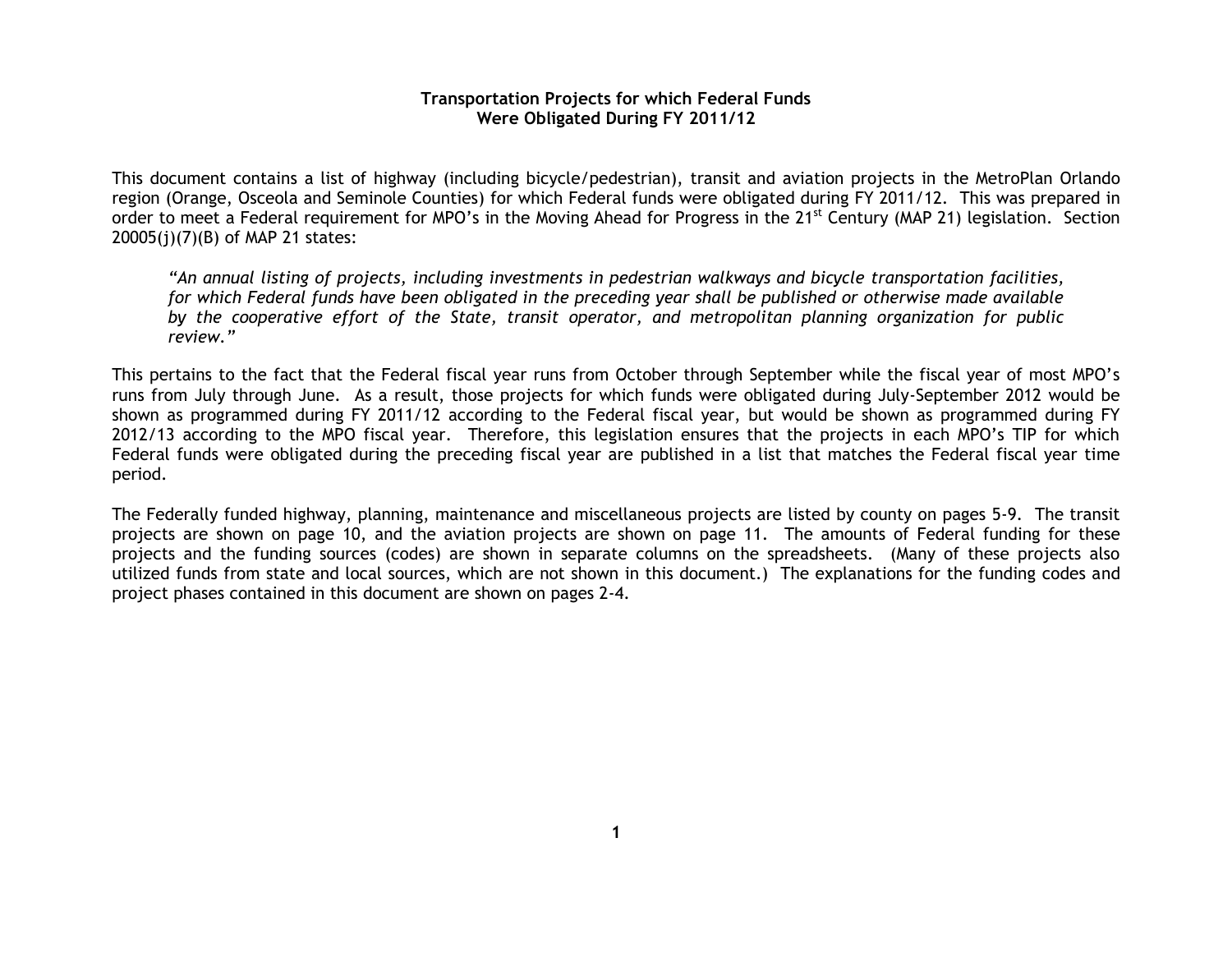## *Federal Funding Sources (Codes)*

| ACSA, ACSE, etc. | Advanced construction funds                                                       |
|------------------|-----------------------------------------------------------------------------------|
| <b>CM</b>        | <b>Congestion Mitigation</b>                                                      |
| <b>DU</b>        | State Primary/Federal Reimbursement funds                                         |
| EB               | <b>Equity Bonus funds</b>                                                         |
| ER <sub>08</sub> | Hurricane repair funds                                                            |
| <b>FAA</b>       | Federal Aviation Administration funds                                             |
| FHPP, HPP        | High Priority Project funds                                                       |
| FSF <sub>1</sub> | Federal Economic Stimulus funds managed statewide                                 |
| <b>FSSE</b>      | Federal Economic Stimulus funds for Enhancement projects                          |
| <b>FSSU</b>      | Federal Economic Stimulus funds for urban areas with a population of over 200,000 |
| <b>FTA</b>       | Federal Transit Administration funds                                              |
| <b>HPP</b>       | Federal SAFETEA-LU High Priority Project funds                                    |
| <b>HRRR</b>      | High Risk Rural Road funds                                                        |
| <b>HSP</b>       | Highway Safety Program funds                                                      |
| <b>IMAC</b>      | Federal Interstate Maintenance funds (advanced construction)                      |
| <b>NHAC</b>      | National Highway System funds for principal arterials (advanced construction)     |
| <b>PL</b>        | MetroPlan Orlando planning funds                                                  |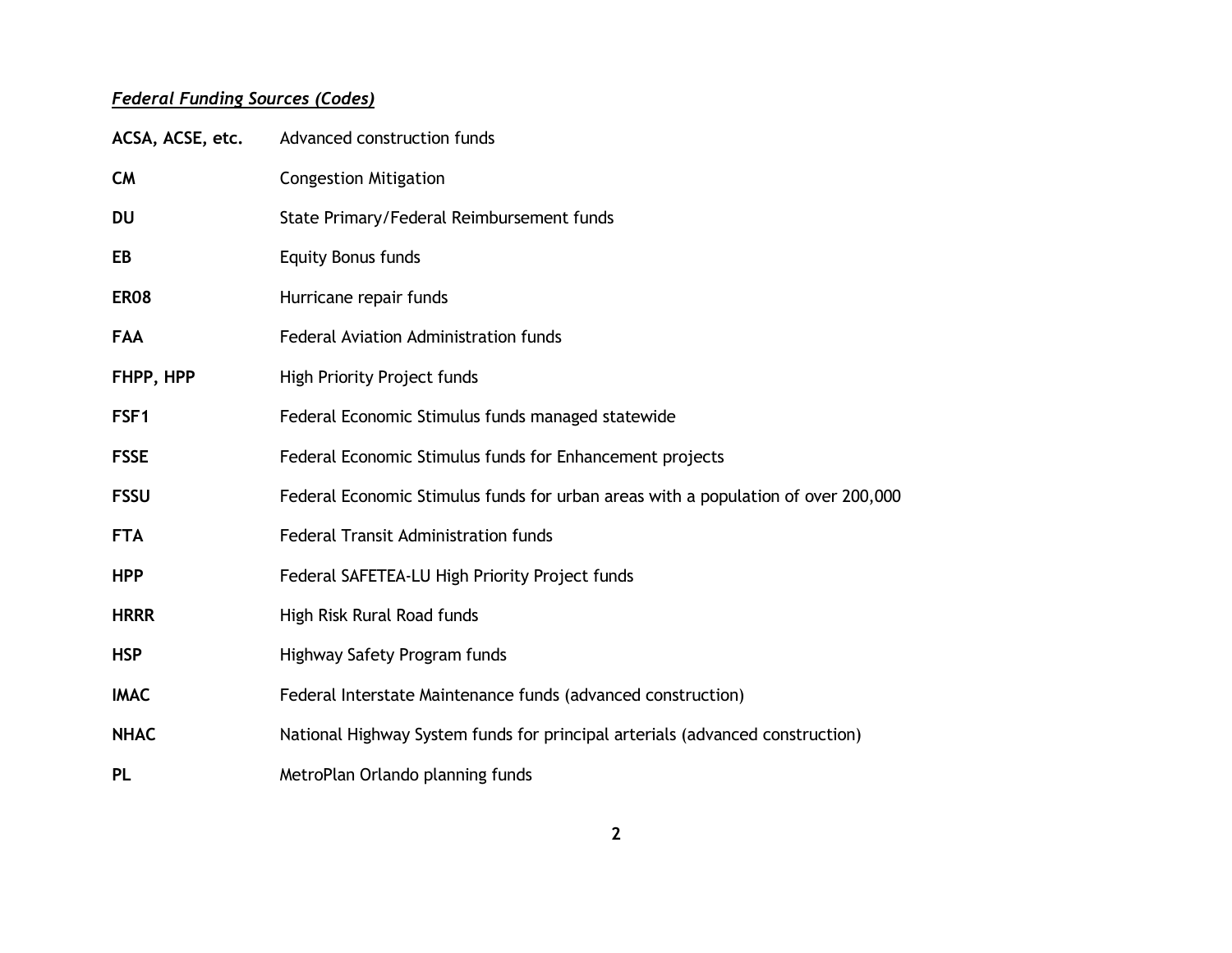| <b>RED</b>        | Redistribution of Federal Allocation                                                                                                                                                              |
|-------------------|---------------------------------------------------------------------------------------------------------------------------------------------------------------------------------------------------|
| RHH, RHP          | Federal Rail-Highway Crossings funds                                                                                                                                                              |
| S112              | STP earmarked funds for FY 2005/06                                                                                                                                                                |
| <b>S117</b>       | STP earmarked funds for FY 2004/05                                                                                                                                                                |
| S <sub>129</sub>  | STP earmarked funds for FY 2007/08                                                                                                                                                                |
| <b>SA</b>         | Surface Transportation Program funds with no population restrictions                                                                                                                              |
| <b>SE</b>         | Enhancement funds, which may be used for bicycle/pedestrian projects, landscaping, historical preservation,<br>etc.                                                                               |
| <b>SH</b>         | Federal Hazard Elimination funds; for elimination or mitigation of roadside obstacles or upgrading substandard<br>guardrails at any high accident location on the state or Federal highway system |
| <b>SP</b>         | Federal Railroad Protective Device funds                                                                                                                                                          |
| <b>SR</b>         | Railroad Hazard Elimination funds                                                                                                                                                                 |
| SR <sub>2</sub> E | Safe Routes to School funds - either infrastructure or non-infrastructure                                                                                                                         |
| SR <sub>2N</sub>  | Safe Routes to School funds - non-infrastructure                                                                                                                                                  |
| SR <sub>2</sub> S | Safe Routes to School Infrastructure funds                                                                                                                                                        |
| <b>SS</b>         | Safety improvements eligible under the Section 130 Railway-Highway Crossings Program and the Section 152<br><b>Hazard Elimination Program</b>                                                     |
| <b>SU</b>         | Surface Transportation Program funds for urban areas of over 200,000 population                                                                                                                   |
| <b>TCSP</b>       | Transportation, Community and System Preservation funds                                                                                                                                           |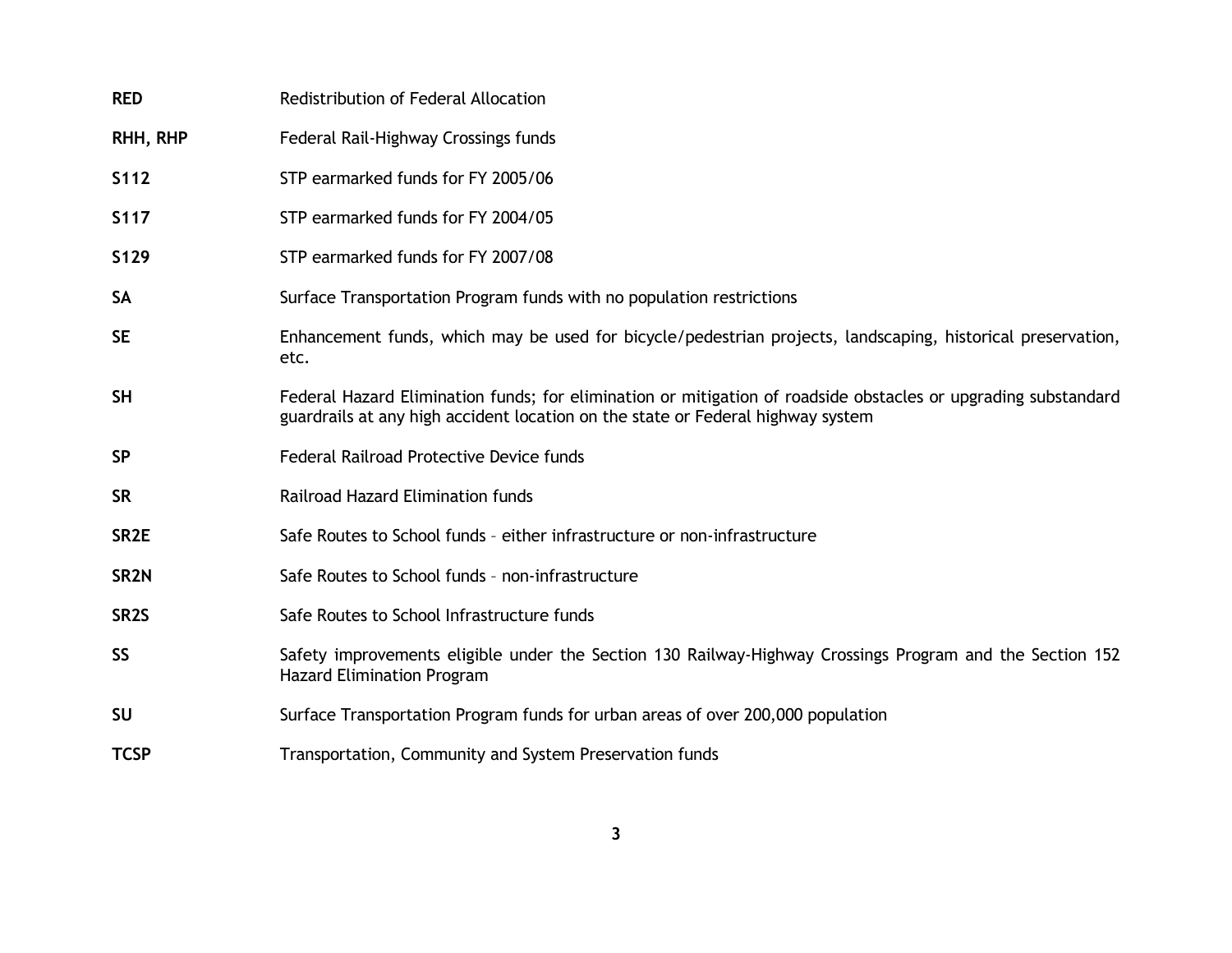### *Project Phases*

| <b>CST</b>      | Construction -- highway project phase                                                                                                                                                                                                                                              |  |  |
|-----------------|------------------------------------------------------------------------------------------------------------------------------------------------------------------------------------------------------------------------------------------------------------------------------------|--|--|
| <b>ENV</b>      | Environmental Mitigation - FDOT highway project phase pertaining to filing permits with the St. Johns Water<br>Management District and the Florida Department of Environmental Protection regarding the acquisition of<br>environmentally sensitive land for highway improvements. |  |  |
| <b>MISC</b>     | <b>Miscellaneous</b>                                                                                                                                                                                                                                                               |  |  |
| <b>MNT</b>      | Maintenance                                                                                                                                                                                                                                                                        |  |  |
| <b>PD&amp;E</b> | Project Development and Environmental Study -- the project phase scheduled prior to preliminary<br>engineering for highway projects                                                                                                                                                |  |  |
| <b>PE</b>       | Preliminary Engineering (design) -- highway project phase                                                                                                                                                                                                                          |  |  |
| <b>ROW</b>      | Right-of-Way Acquisition                                                                                                                                                                                                                                                           |  |  |
| <b>RRU</b>      | <b>Railroad Utility Construction</b>                                                                                                                                                                                                                                               |  |  |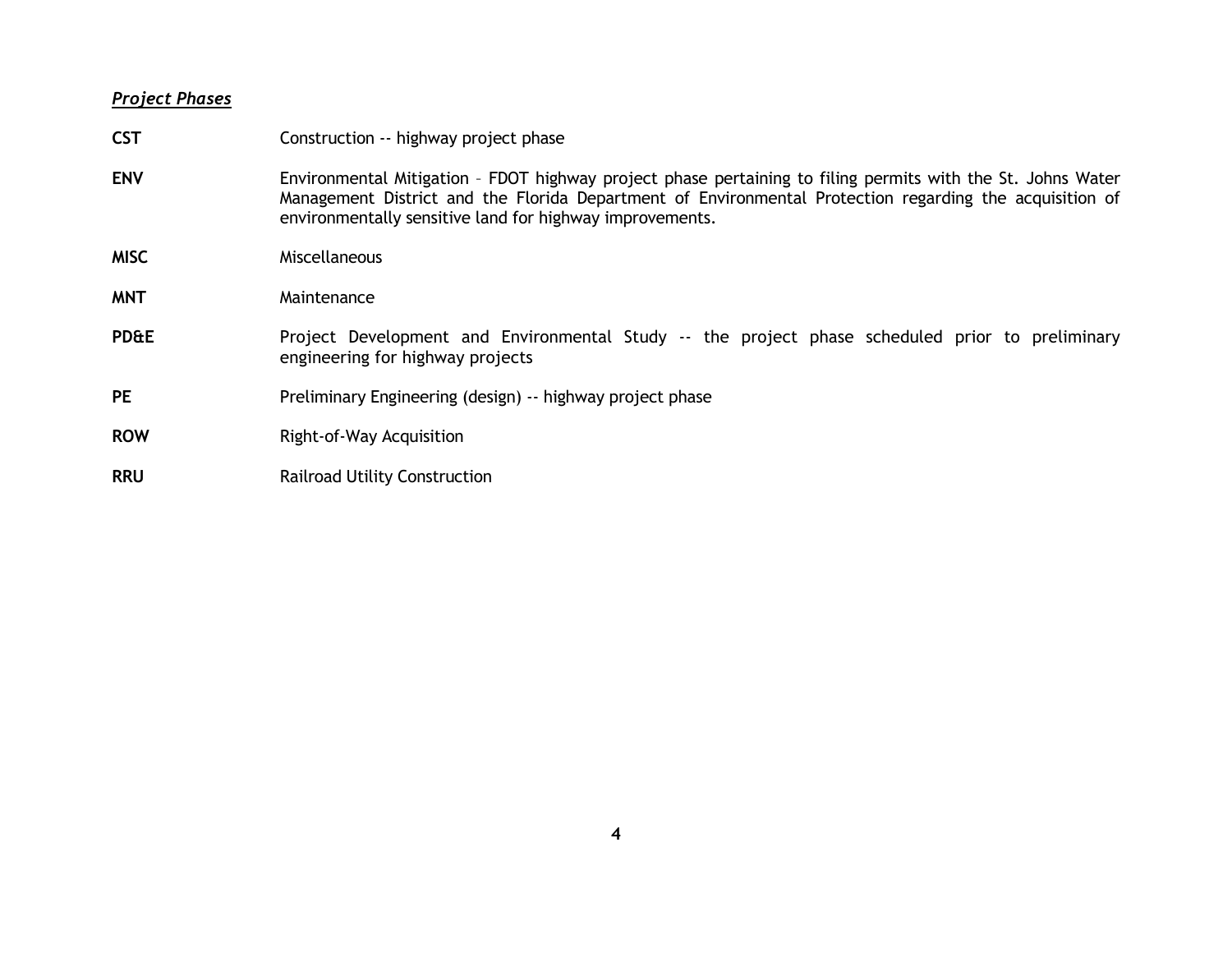#### **MetroPlan Orlando Highway Projects for which Federal Funds were Obligated During FY 2011/12** *Orange County*

|                                                                |                                         | <b>Project Description</b> |                             |                                            |                                                     |                                             |                                                                    |
|----------------------------------------------------------------|-----------------------------------------|----------------------------|-----------------------------|--------------------------------------------|-----------------------------------------------------|---------------------------------------------|--------------------------------------------------------------------|
| <b>FDOT</b><br><b>Financial</b><br>Management<br><b>Number</b> | Project Name or<br>Designation          | From                       | To                          | <b>Work Description</b>                    | Federal<br><b>Funding</b><br>Amount                 | Federal<br><b>Funding</b><br><b>Sources</b> | Project<br><b>Phases</b>                                           |
| 2394962                                                        | SR 423/434/<br>John Young Pkwy. Ext.    | Shader Rd.                 | SR 424/Edgewater Dr.        | New 6-Lane Road &<br>Flyover at US 441     | \$629,000<br>\$12,072                               | EB<br><b>SA</b>                             | <b>CST</b><br><b>CST</b>                                           |
| 2395352                                                        | SR 50                                   | Florida's Turnpike         | Avalon Rd.                  | Widen to 6 Lanes                           | \$1,467,277<br>\$1,523,780<br>\$4,199,309           | EB<br>SA<br><b>SU</b>                       | <b>CST</b><br><b>CST</b><br><b>CST</b>                             |
| 2424843                                                        | $I - 4$                                 | S of SR 435/Kirkman Rd.    | S of SR 500/US 441          | Add 2 Special Use Lanes                    | \$761,410                                           | <b>NHAC</b>                                 | <b>PE</b>                                                          |
| 4084161                                                        | I-4 Master Plan                         | Countywide                 |                             | Advance Right-of-Way<br>Acquisition        | \$2,503,822<br>\$56<br>\$109<br>\$80<br>\$1,485,000 | <b>ACNH</b><br>CM<br>SA<br>SU<br>S112       | <b>ROW</b><br><b>ROW</b><br><b>ROW</b><br><b>ROW</b><br><b>ROW</b> |
| 4197741                                                        | Church St.                              |                            |                             | Streetscaping                              | \$230,000<br>\$5,000<br>\$12,505,272                | <b>HPP</b><br>EB<br><b>HPP</b>              | PE<br><b>CST</b><br><b>CST</b>                                     |
| 4218641                                                        | I-4 Pedestrian Gateway<br><b>Bridge</b> | N. Ivanhoe Blvd.           | S. Ivanhoe Blvd.            | Pedestrian Overpass                        | \$2,000                                             | EB                                          | <b>PE</b>                                                          |
| 4238561                                                        | SR 15/600/US 17/92                      | at Horatio Ave.            |                             | <b>Traffic Opertations Improvement</b>     | \$1,075,874                                         | <b>HPP</b>                                  | <b>CST</b>                                                         |
| 4242171                                                        | SR 414/Maitland Blvd.                   | $I - 4$                    | Maitland Ave.               | Project Development &<br>Environment Study | \$99,121                                            | SA                                          | <b>PD&amp;E</b>                                                    |
| 4245301                                                        | SR 500/US 441                           | Oak Ridge Rd.              | 34th St.                    | <b>Traffic Opertations Improvement</b>     | \$473,361                                           | EB                                          | <b>CST</b>                                                         |
| 4248981                                                        | SR 551/Goldenrod Rd.                    | SR 552/Curry Ford Rd.      | N of SR 408                 | Resurfacing                                | \$225,000                                           | <b>HSP</b>                                  | PE                                                                 |
| 4248991                                                        | SR 424/Edgewater Dr.                    | S of Par St.               | S of SR 434/Forest City Rd. | Resurfacing                                | \$1,856,077                                         | <b>SA</b>                                   | <b>CST</b>                                                         |
| 4256771                                                        | Lulu Creek Trail                        | West Orange Trail          | Lake Apopka                 | <b>Bike Path/Trail</b>                     | \$3,000<br>\$169,896                                | SA<br><b>SE</b>                             | <b>CST</b><br><b>CST</b>                                           |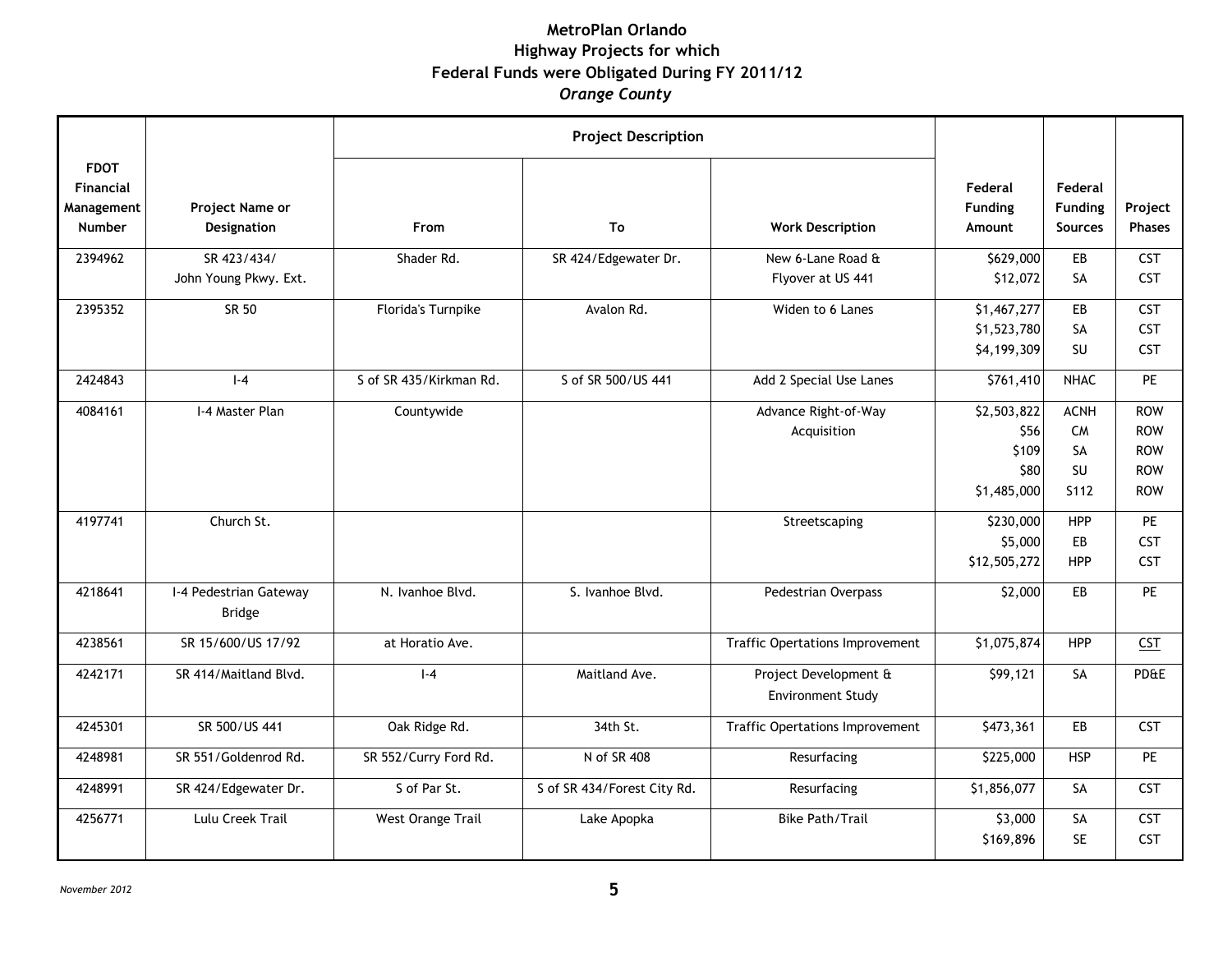#### **MetroPlan Orlando Highway Projects for which Federal Funds were Obligated During FY 2011/12** *Orange County*

|                                                         |                                | <b>Project Description</b>   |                      |                                |                                     |                                             |                          |
|---------------------------------------------------------|--------------------------------|------------------------------|----------------------|--------------------------------|-------------------------------------|---------------------------------------------|--------------------------|
| <b>FDOT</b><br>Financial<br>Management<br><b>Number</b> | Project Name or<br>Designation | From                         | To                   | <b>Work Description</b>        | Federal<br><b>Funding</b><br>Amount | Federal<br><b>Funding</b><br><b>Sources</b> | Project<br><b>Phases</b> |
| 4270462                                                 | <b>Traffic Signal Retiming</b> | Countywide                   |                      | Retiming of Traffic Signals    | \$12,057                            | SU                                          | PE                       |
| 4270471                                                 | SR 500/US 441                  | Landstreet Rd.               | Oak Ridge Rd.        | Intersection Improvements      | \$2,279,407                         | <b>HSP</b>                                  | <b>CST</b>               |
|                                                         |                                |                              |                      |                                |                                     |                                             |                          |
| 4272281                                                 | SR 500/US 441                  | 34th St.                     | SR 50                | Resurfacing                    | \$180,099                           | SA                                          | PE                       |
| 4278511                                                 | Arapahoe Trail                 | Algonquin Trail              | Thunderbird Trail    | Sidewalk                       | \$3,000                             | EB                                          | <b>CST</b>               |
|                                                         |                                |                              |                      |                                | \$208,307                           | SR <sub>2</sub> S                           | <b>CST</b>               |
| 4278512                                                 | N. Thistle Ln.                 | N of Old Colony Rd.          | S of Mohawk Tr.      | Intersection Improvements      | \$3,000                             | EB                                          | CST                      |
|                                                         |                                |                              |                      |                                | \$117,705                           | SR <sub>2S</sub>                            | <b>CST</b>               |
| 4280461                                                 | Orlando                        | Citywide                     |                      | Sidewalk Improvement Project   | \$5,000                             | SA                                          | <b>CST</b>               |
| 4283711                                                 | Eatonville Gateway             | Gabriel Ave.                 | E of East St.        | Overhead Signing               | \$2,153                             | EB                                          | PE                       |
|                                                         | (Kennedy Blvd.)                |                              |                      |                                | \$313,054                           | <b>HPP</b>                                  | PE.                      |
|                                                         |                                |                              |                      |                                | \$171,591                           | EB                                          | CST                      |
|                                                         |                                |                              |                      |                                | \$19,859                            | <b>HPP</b>                                  | CST                      |
|                                                         |                                |                              |                      |                                | \$319,830                           | <b>SA</b>                                   | <b>CST</b>               |
| 4288811                                                 | $I - 4$                        | Rio Grande Ave.              | Lee Rd.              | Resurfacing                    | \$10,000                            | <b>ACIM</b>                                 | <b>PE</b>                |
| 4290791                                                 | $I - 4$                        | Orange/Osceola Co. Line      | E of SR 536          | Resurfacing                    | \$195,815                           | <b>ACIM</b>                                 | PE                       |
| 4302252                                                 | Shingle Creek Trail            | Orange/Osceola Co. Line      | SR 482/Sand Lake Rd. | <b>Bike Path/Trail</b>         | \$2,903,000                         | SU                                          | <b>PE</b>                |
| 4304561                                                 | SR 436                         | Curry Ford Rd.               | Old Cheney Hwy.      | Sidewalk                       | \$1,000,000                         | ACSU                                        | CST                      |
| 4305691                                                 | SR 438/Silver Star Rd.         | at Ocoee Hills Rd.           |                      | Intersection Improvement       | \$6,233                             | SU                                          | <b>PE</b>                |
| 4306721                                                 | Orlando Sidewalks              | <b>Various Locations</b>     |                      | Sidewalks                      | \$731,177                           | <b>HSP</b>                                  | PE.                      |
| 4314481                                                 | Country Club Dr.               | at Florida Central Rail Line |                      | Railroad Signal Safety Project | \$154,649                           | <b>HSP</b>                                  | <b>RRU</b>               |
| 4320551                                                 | Magnolia Homes Rd.             | at Florida Central Rail Line |                      | Railroad Signal Safety Project | \$167,745                           | <b>RHP</b>                                  | <b>RRU</b>               |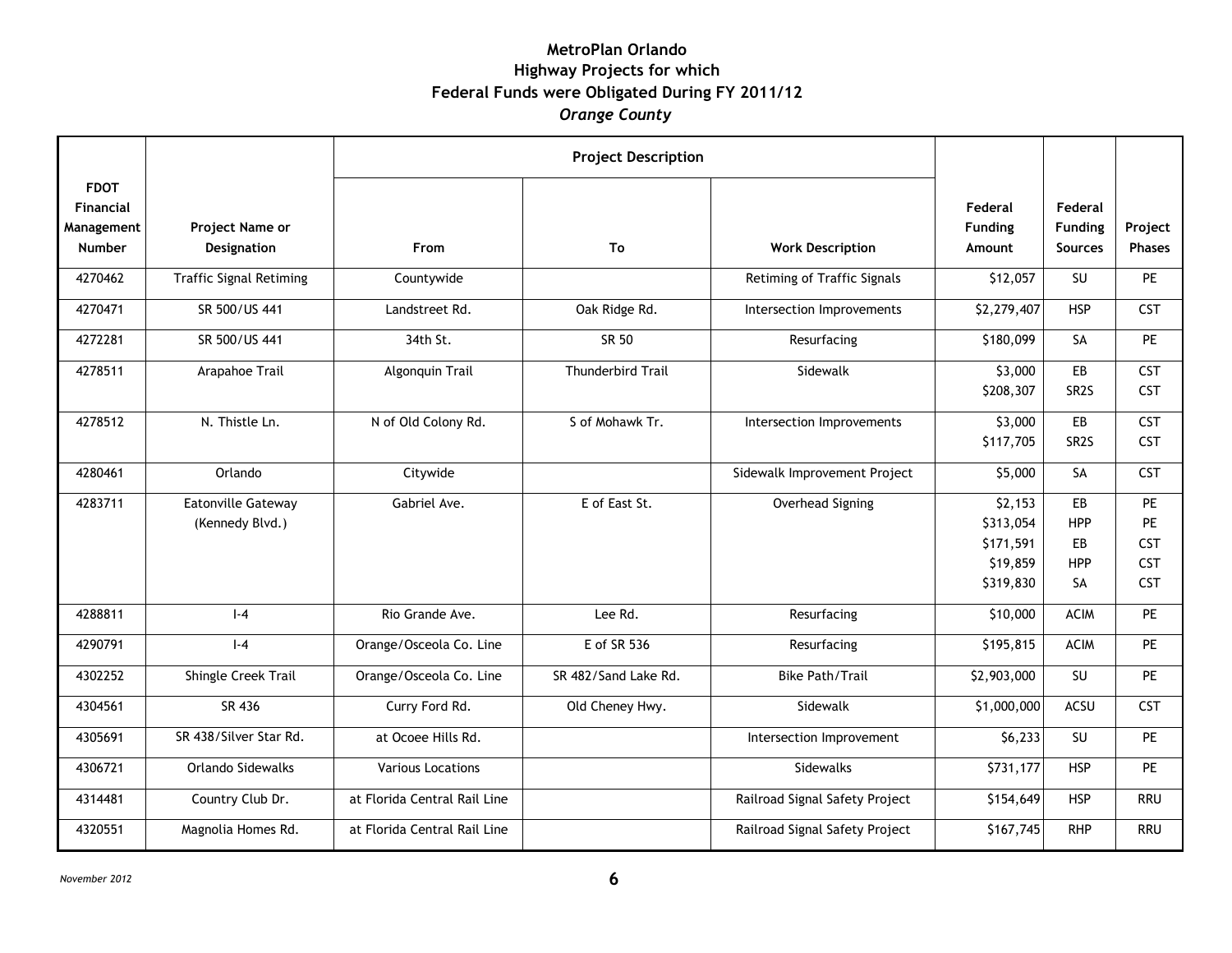#### **MetroPlan Orlando Highway Projects for which Federal Funds were Obligated During FY 2011/12** *Orange County*

|                                                                       |                                              |                  | <b>Project Description</b>     |                                |                                     |                                             |                          |
|-----------------------------------------------------------------------|----------------------------------------------|------------------|--------------------------------|--------------------------------|-------------------------------------|---------------------------------------------|--------------------------|
| <b>FDOT</b><br><b>Financial</b><br><b>Management</b><br><b>Number</b> | <b>Project Name or</b><br><b>Designation</b> | From             | To                             | <b>Work Description</b>        | Federal<br><b>Funding</b><br>Amount | Federal<br><b>Funding</b><br><b>Sources</b> | Project<br><b>Phases</b> |
| 4321601                                                               | Hiawassee Rd.                                | at CSX Rail Line |                                | Railroad Signal Safety Project | \$59,268                            | <b>RHP</b>                                  | <b>RRU</b>               |
| 4321711                                                               | Lake Ave.                                    | at CSX Rail Line | Railroad Signal Safety Project |                                | \$149,861                           | <b>RHP</b>                                  | <b>RRU</b>               |
| 4321731                                                               | Eunice Ave. N                                | at CSX Rail Line |                                | Railroad Signal Safety Project | \$149,750                           | <b>RHP</b>                                  | <b>RRU</b>               |
| 4321791                                                               | Robinson Ave.                                | at CSX Rail Line |                                | Railroad Signal Safety Project | \$149,500                           | <b>RHP</b>                                  | <b>RRU</b>               |

#### *Osceola County*

| 30227 | Path<br>l oho<br>·Valencia | Oak St. | college<br>Comm.<br>Valencia | - •<br>' I rail<br>Path <sub>/</sub><br>Bike | ו 170<br>$\sim$<br>H.L. | $- - -$<br>ີ່<br>ישרי | ---<br>ີ |
|-------|----------------------------|---------|------------------------------|----------------------------------------------|-------------------------|-----------------------|----------|
|       |                            |         |                              |                                              |                         |                       |          |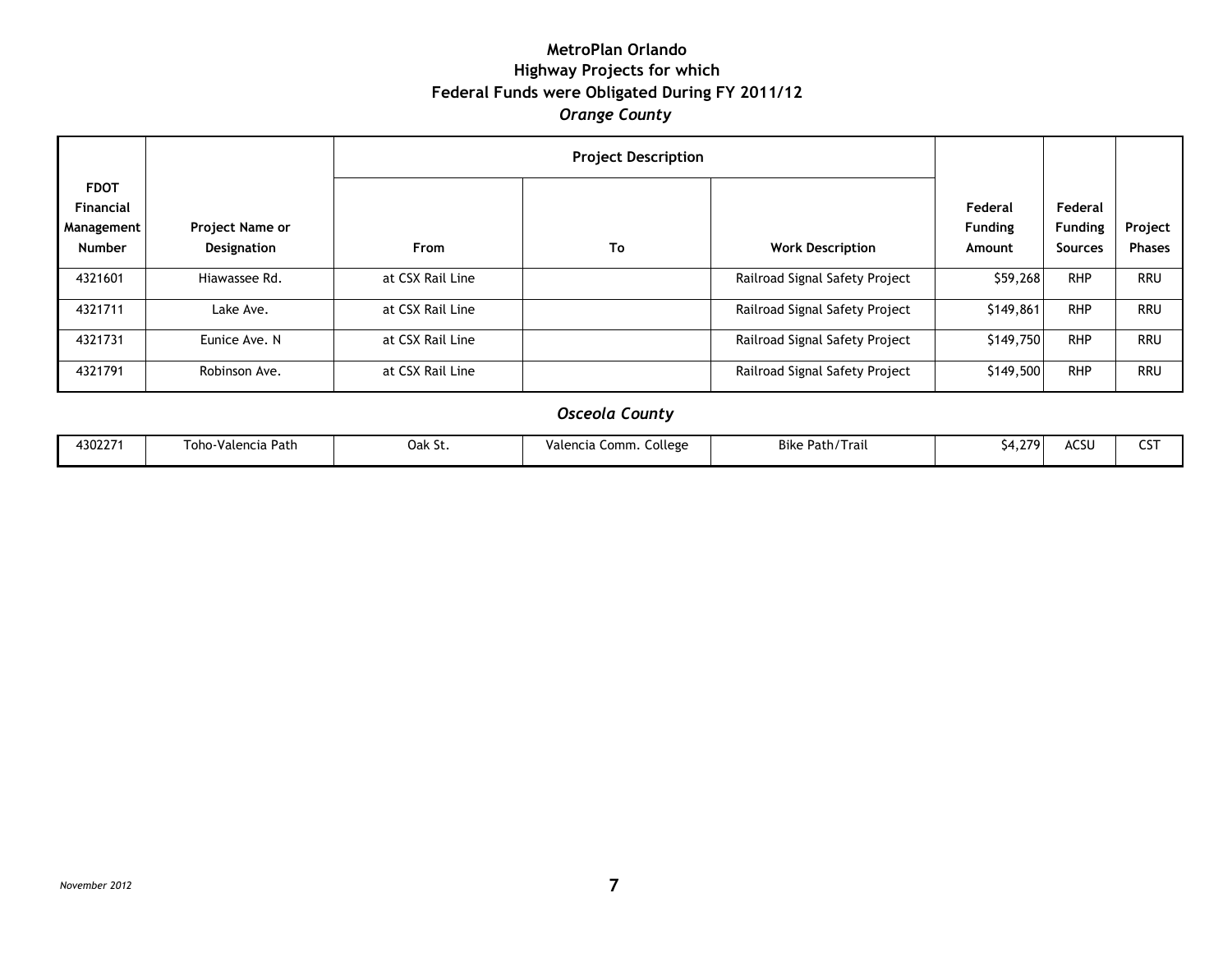#### **MetroPlan Orlando Highway Projects for which Federal Funds were Obligated During FY 2011/12** *Seminole County*

|             |                       | <b>Project Description</b>  |                          |                                      |                |                  |                 |
|-------------|-----------------------|-----------------------------|--------------------------|--------------------------------------|----------------|------------------|-----------------|
| <b>FDOT</b> |                       |                             |                          |                                      |                |                  |                 |
| Financial   |                       |                             |                          |                                      | Federal        | Federal          |                 |
| Management  | Project Name or       |                             |                          |                                      | <b>Funding</b> | <b>Funding</b>   | Project         |
| Number      | <b>Designation</b>    | From                        | To                       | <b>Work Description</b>              | Amount         | <b>Sources</b>   | <b>Phases</b>   |
| 2402001     | SR 46                 | Lake/Seminole Co. Line      | Orange Blvd.             | Project Development &                | \$85,399       | SA               | <b>PD&amp;E</b> |
|             |                       |                             |                          | <b>Environment Study</b>             |                |                  |                 |
| 2425923     | $I - 4$               | 0.25 mi. N of Central Pkwy. | 1.0 mi. N of SR 434      | Add 2 Special Use Lanes              | \$1,030        | <b>ACNH</b>      | <b>MISC</b>     |
| 4044181     | SR 15/600/US 17/92    | at SR 436                   |                          | Grade Separated Interchange          | \$9,866        | SA               | PE              |
| 4075731     | $-4$                  | at SR 46                    |                          | Minor Interchange                    | \$656,014      | <b>HSP</b>       | <b>CST</b>      |
|             |                       |                             |                          | Improvements                         | \$7,991,940    | IM               | <b>CST</b>      |
| 4150302     | SR 426/CR 419         | at SR 434                   |                          | Widen to 4 Lanes                     | \$999,829      | ST <sub>10</sub> | <b>ROW</b>      |
| 4155871     | SR 417 Extension      | SR 417 (at I-4)             | International Pkwy.      | New 4-Lane Expressway                | \$6,560        | SA               | <b>RRU</b>      |
|             |                       |                             |                          |                                      | \$150,347      | EB               | <b>CST</b>      |
| 4207521     | Wekiva Pkwy.          | Countywide                  |                          | Advanced Right-of-Way<br>Acquisition | \$3,000,000    | SA               | <b>ROW</b>      |
| 4220151     | SR 419/434            | W of Jetta Pt.              | SR 426/CR 426            | Resurfacing                          | \$58,973       | EB               | <b>PE</b>       |
| 4278981     | CR 46A/Persimmon Ave. | S of SR 46                  | Southwest Rd.            | Sidewalk                             | \$80,000       | <b>SE</b>        | <b>CST</b>      |
| 4290801     | $I - 4$               | W of SR 434                 | W of Lake Mary Blvd.     | Resurfacing                          | \$310,000      | <b>ACIM</b>      | <b>PE</b>       |
| 4295851     | <b>CR 46A</b>         | W of Georgia Ave.           | E of Marshall Ave.       | Intersection Improvements            | \$150,000      | <b>HSP</b>       | <b>PE</b>       |
| 4295981     | Snow Hill Rd.         | CR 419                      | Walker Elementary School | Sidewalk                             | \$50,000       | SR <sub>2E</sub> | PE              |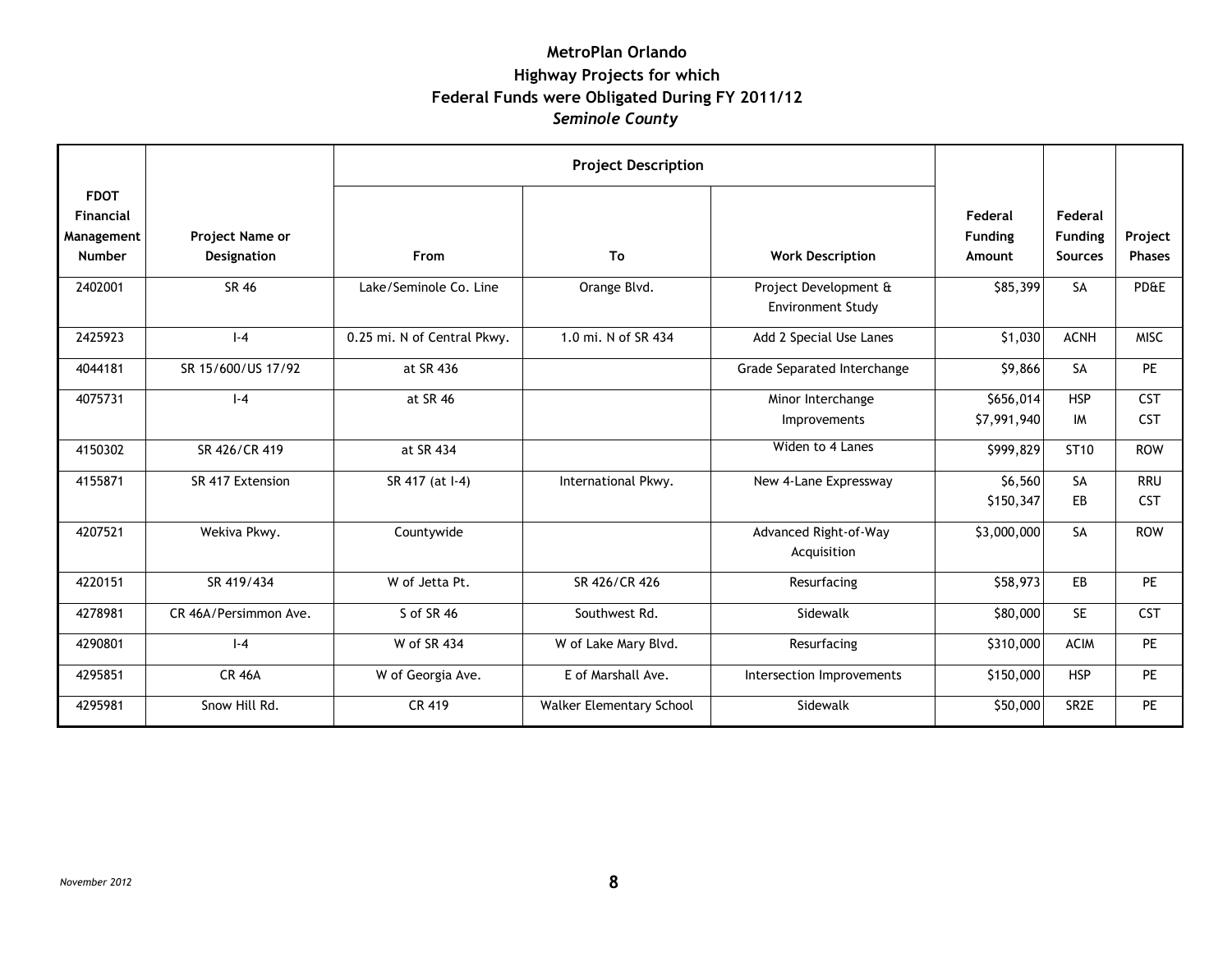#### **MetroPlan Orlando Planning Projects for which Federal Funds were Obligated During FY 2011/12** *Orange County*

|               |                   | <b>Project Description</b> |    |                                |                |                |               |
|---------------|-------------------|----------------------------|----|--------------------------------|----------------|----------------|---------------|
| <b>FDOT</b>   |                   |                            |    |                                |                |                |               |
| Financial     |                   |                            |    |                                | Federal        | Federal        |               |
| Management    | Project Name or   |                            |    |                                | <b>Funding</b> | <b>Funding</b> | Project       |
| <b>Number</b> | Designation       | From                       | To | <b>Work Description</b>        | Amount         | <b>Sources</b> | <b>Phases</b> |
| 4179611       | MetroPlan Orlando |                            |    | <b>Transportation Planning</b> | \$861,476      | PL             | Planning      |

#### **Miscellaneous Projects for which Federal Funds were Obligated During FY 2011/12** *Seminole County*

| 4295971 | Citrus Ave., Grove Ave., |             |            | Sidewalks             | \$75,000  | SR <sub>2</sub> E | <b>PE</b>  |
|---------|--------------------------|-------------|------------|-----------------------|-----------|-------------------|------------|
|         | Bear Gulley Rd.          |             |            |                       |           |                   |            |
| 4295972 | Orange Ave. &            | Citrus Ave. | Grove Ave. | Sidewalks             | \$219,990 | SR <sub>2</sub> S | <b>CST</b> |
|         | Seminole Ave.            |             |            |                       |           |                   |            |
| 4296101 | Clark St.                | Aulin Ave.  | SR 434     | Sidewalk              | \$103,500 | SR <sub>2</sub> S | PE         |
| 4318071 | Autotrain Gateway        |             |            | Project Development & | \$30,000  | ST <sub>10</sub>  | PD&E       |
|         | Improvements             |             |            | Environment Study     |           |                   |            |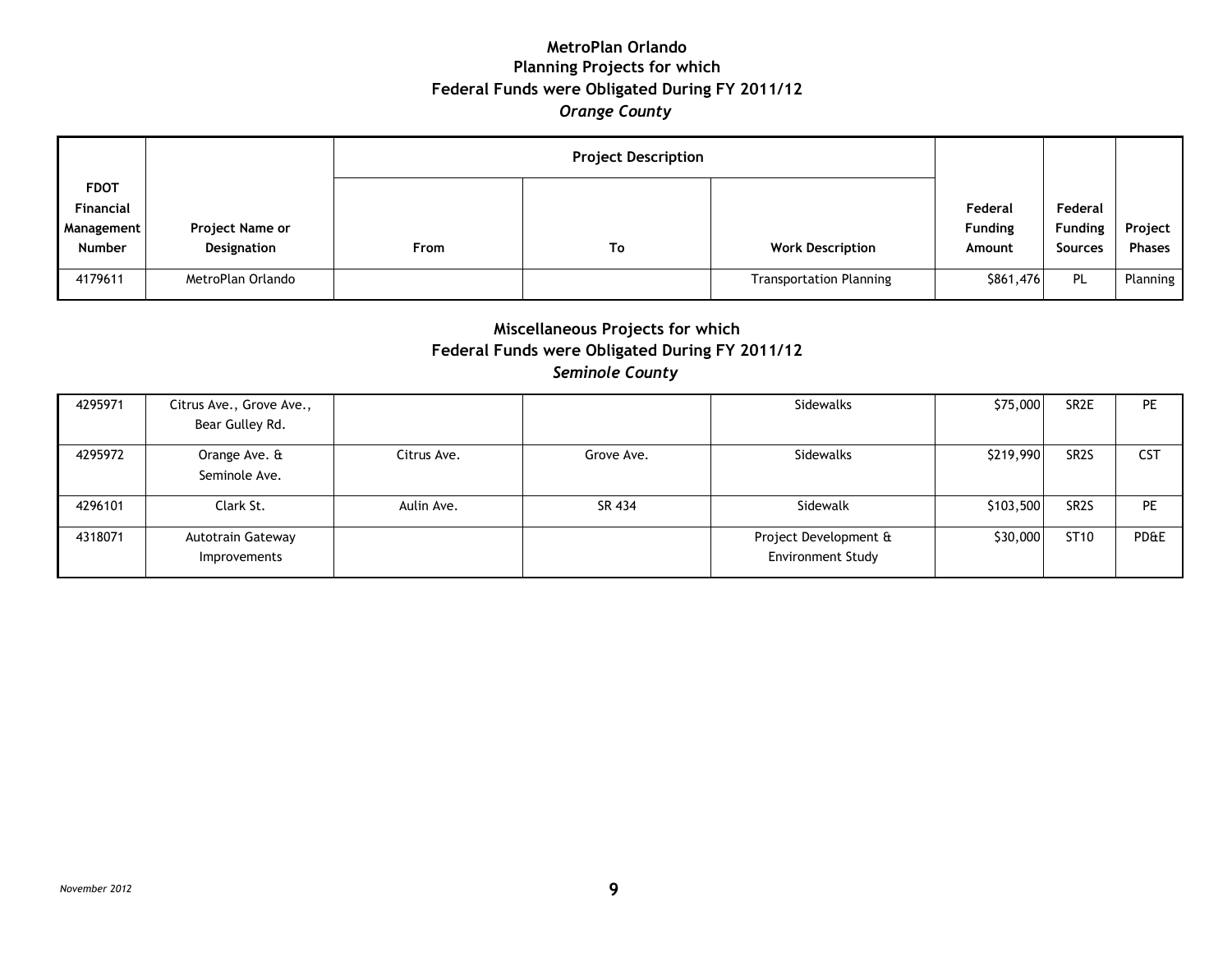### **MetroPlan Orlando Transit Projects for which FTA Federal Funds were Obligated During FY 2011/12** *LYNX*

| <b>FDOT Financial</b> |                                               | Federal        |                        |
|-----------------------|-----------------------------------------------|----------------|------------------------|
| Management            |                                               | <b>Funding</b> | <b>Federal Funding</b> |
| <b>Number</b>         | <b>Project Description</b>                    | Amount         | <b>Sources</b>         |
| 4161691               | SU Set-Aside - Purchase Transit Coaches       | \$6,132,706    | SU                     |
| 428432/428433         | Vehicles and Transit Improvements             | \$2,050,000    | FTA Sec. 5309          |
| 4302941               | <b>Construction Kissimmee Transfer Center</b> | \$2,000,000    | FTA Sec. 5309          |
| 4242551               | Fixed Gudeway Improvements                    | \$484,186      | FTA Sec. 5309          |
| 4292021               | <b>LYNX Orlando Trail</b>                     | \$1,233,132    | FTA Sec. 5309          |
| 4069301               | US 192 Alternatives Analysis                  | \$800,000      | FTA Sec. 5309          |
| 4069311               | SR 50 Alternatives Analysis                   | \$1,200,000    | FTA Sec. 5309          |
| 4302501               | Parramore BRT                                 | \$3,000,000    | <b>TIGER</b>           |
| 2465721/4147491/      | Capital For Fixed Route                       | \$19,799,869   | FTA Sec. 5307          |
| 2465431               |                                               |                |                        |
| 4046141               | <b>Operating Assistance</b>                   | \$750,000      | FTA Sec. 5307          |
| 2465721               | Capital For Fixed Route                       | \$2,821,396    | FTA Sec. 5307          |
| 4046141               | <b>Operating Assistance</b>                   | \$1,500,000    | FTA Sec. 5307          |